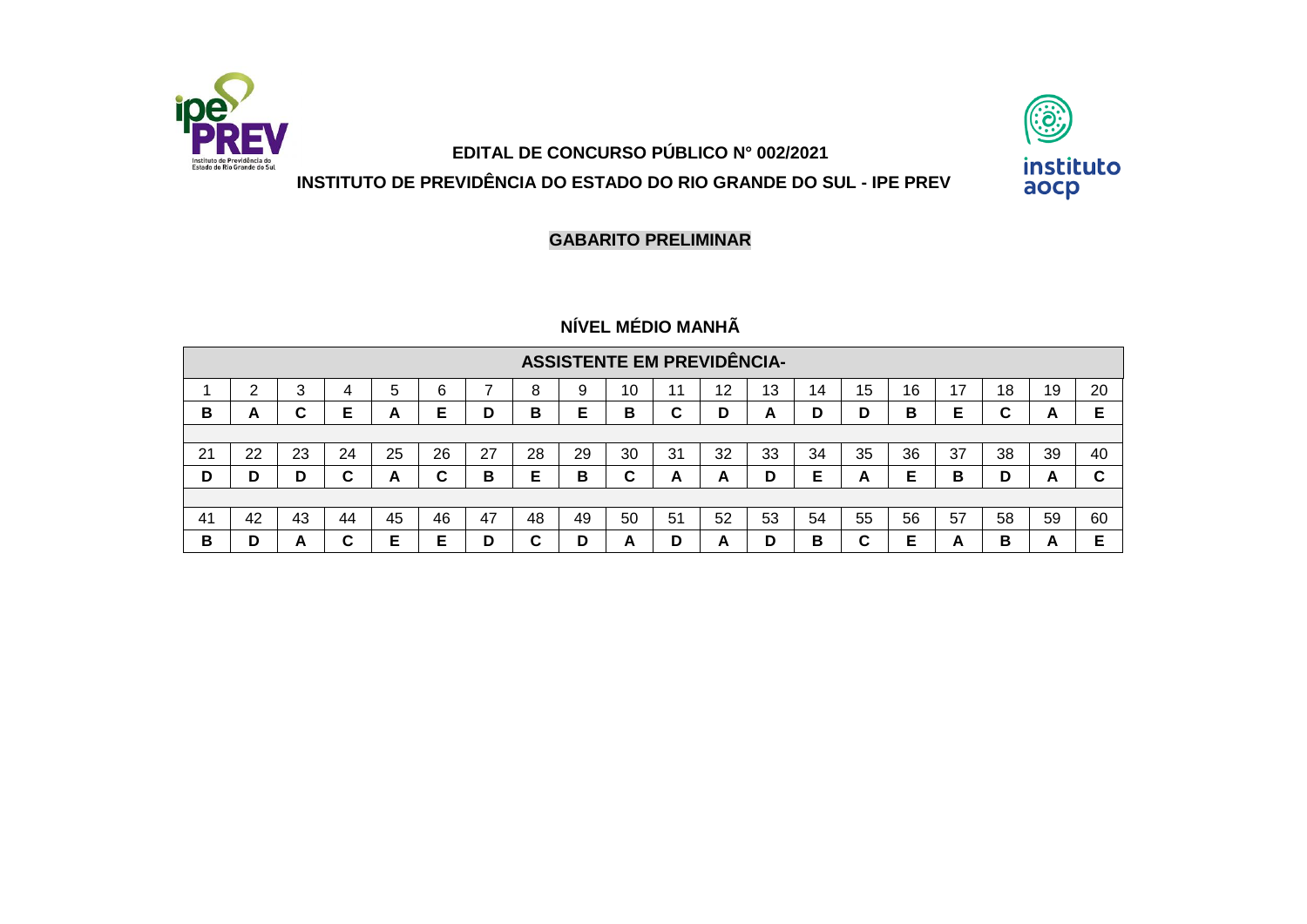## **NÍVEL SUPERIOR TARDE**

|     |                                                                                                                |    |    |    |    |    |    |    |    |    |    | ANALISTA EM PREVIDÊNCIA - ADMINISTRAÇÃO |    |    |    |    |    |    |    |
|-----|----------------------------------------------------------------------------------------------------------------|----|----|----|----|----|----|----|----|----|----|-----------------------------------------|----|----|----|----|----|----|----|
|     | ົ                                                                                                              | 3  |    | 5  | 6  |    | 8  | 9  | 10 | 11 | 12 | 13                                      | 14 | 15 | 16 | 17 | 18 | 19 | 20 |
| Е   | D                                                                                                              | A  | С  | B  | C  | в  | в  | Е  | C  | A  | C  | Е                                       | D  | D  | в  | Е  | C  | в  | A  |
|     |                                                                                                                |    |    |    |    |    |    |    |    |    |    |                                         |    |    |    |    |    |    |    |
| 21  | 28<br>35<br>25<br>26<br>27<br>32<br>36<br>23<br>29<br>30<br>33<br>34<br>37<br>38<br>39<br>40<br>22<br>24<br>31 |    |    |    |    |    |    |    |    |    |    |                                         |    |    |    |    |    |    |    |
| в   | E                                                                                                              | D  | A  | ⌒  | A  | C  | D  | B  | D  | Е  | Е  | A                                       | C  | в  | C  | C  | D  | ~  | A  |
|     |                                                                                                                |    |    |    |    |    |    |    |    |    |    |                                         |    |    |    |    |    |    |    |
| -41 | 42                                                                                                             | 43 | 44 | 45 | 46 | 47 | 48 | 49 | 50 |    |    |                                         |    |    |    |    |    |    |    |
| C   | E                                                                                                              |    | С  | D  | A  | D  | D  | D  | в  |    |    |                                         |    |    |    |    |    |    |    |

|     |                                                                                                                |        |    |        |    |    |    |    |        |    |    | ANALISTA EM PREVIDÊNCIA - ANALISTA DE SISTEMAS |    |    |    |   |    |    |    |
|-----|----------------------------------------------------------------------------------------------------------------|--------|----|--------|----|----|----|----|--------|----|----|------------------------------------------------|----|----|----|---|----|----|----|
|     | ⌒                                                                                                              | ◠<br>ື |    | 5      | 6  |    | 8  | 9  | 10     | 11 | 12 | 13                                             | 14 | 15 | 16 |   | 18 | 19 | 20 |
| E   | D                                                                                                              | A      | C  | в      | С  | в  | B  | Е  | С      | A  | С  | Е                                              | D  | D  | B  | Е | ⌒  | в  | A  |
|     |                                                                                                                |        |    |        |    |    |    |    |        |    |    |                                                |    |    |    |   |    |    |    |
| 21  | 35<br>26<br>25<br>27<br>28<br>30<br>33<br>36<br>38<br>40<br>22<br>23<br>29<br>31<br>32<br>37<br>39<br>24<br>34 |        |    |        |    |    |    |    |        |    |    |                                                |    |    |    |   |    |    |    |
| в   | Е                                                                                                              | D      | A  | C      | A  | C  | D  | в  | D      | Е  | Е  | A                                              | C  | в  | C  | C | D  |    | A  |
|     |                                                                                                                |        |    |        |    |    |    |    |        |    |    |                                                |    |    |    |   |    |    |    |
| -41 | 42                                                                                                             | 43     | 44 | 45     | 46 | 47 | 48 | 49 | 50     |    |    |                                                |    |    |    |   |    |    |    |
| D   | A                                                                                                              | Е      | D  | ⌒<br>u | в  | B  | D  | D  | ◠<br>u |    |    |                                                |    |    |    |   |    |    |    |

|    |    |         |    |    |    |    |    |    |    |    |    | ANALISTA EM PREVIDÊNCIA - CIÊNCIAS ATUARIAIS |    |    |    |    |    |    |    |
|----|----|---------|----|----|----|----|----|----|----|----|----|----------------------------------------------|----|----|----|----|----|----|----|
|    |    | ⌒<br>C. |    | 5  | 6  |    | 8  |    | 10 |    | 12 | 13                                           | 14 | 15 | 16 | 17 | 18 | 19 | 20 |
| Е  | D  | A       | ⌒  | B  | C  | B  | В  | Е  | С  | A  | C  | Е                                            | D  | D  | в  | Е  | ⌒  | в  | A  |
|    |    |         |    |    |    |    |    |    |    |    |    |                                              |    |    |    |    |    |    |    |
| 21 | 22 | 23      | 24 | 25 | 26 | 27 | 28 | 29 | 30 | 31 | 32 | 33                                           | 34 | 35 | 36 | 37 | 38 | 39 | 40 |
| В  | Е  | D       | А  | C  | A  | C  | D  | в  | D  | Е  | Е  | A                                            | C  | в  | C  | C  | D  |    | A  |
|    |    |         |    |    |    |    |    |    |    |    |    |                                              |    |    |    |    |    |    |    |
| 41 | 42 | 43      | 44 | 45 | 46 | 47 | 48 | 49 | 50 |    |    |                                              |    |    |    |    |    |    |    |
| в  | D  | Е       | в  | A  | D  | B  | D  | Е  | C  |    |    |                                              |    |    |    |    |    |    |    |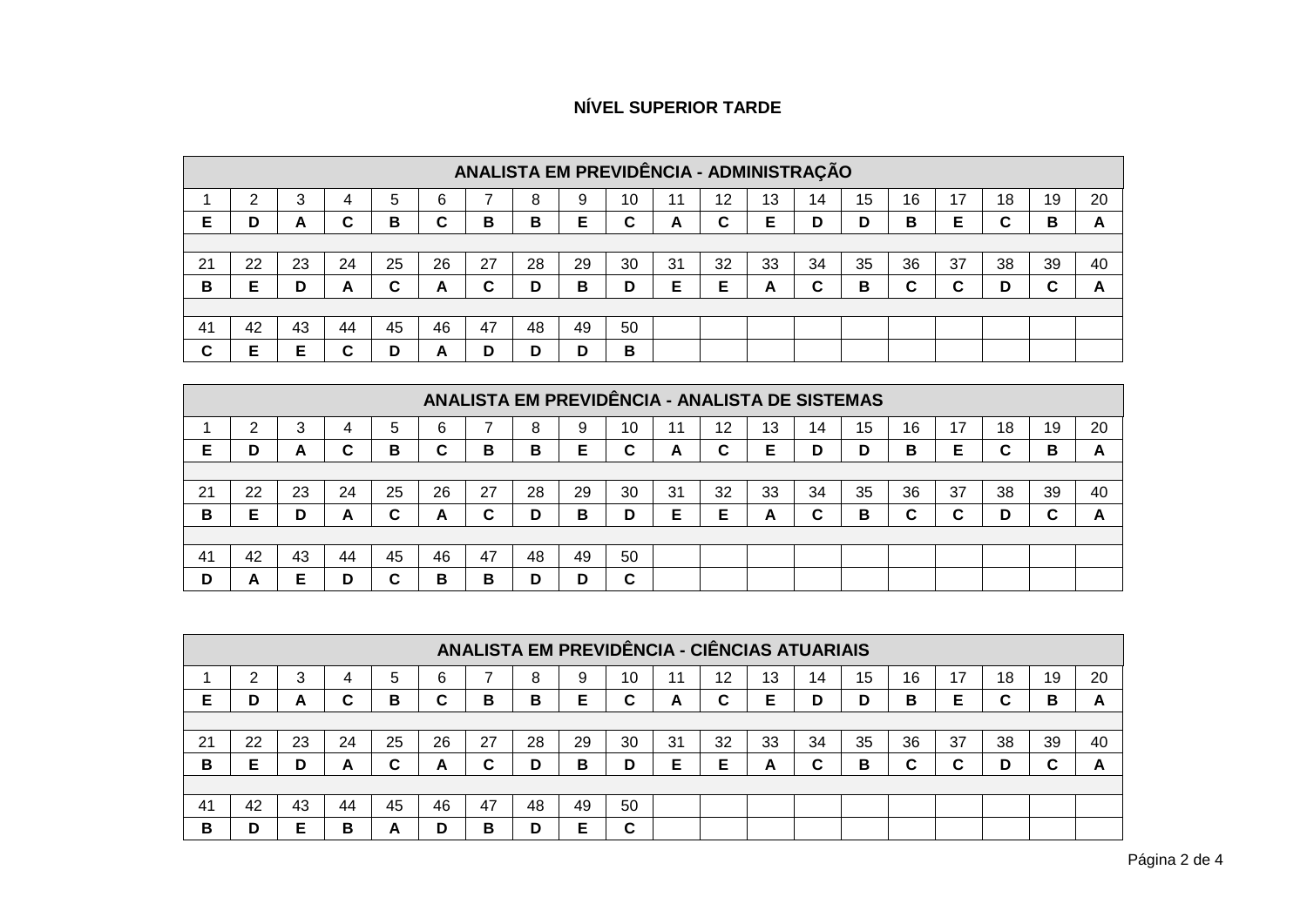|        |                                                                                                                |    |    |    |    |    |    |    |    |   |    | ANALISTA EM PREVIDÊNCIA - CIÊNCIAS CONTÁBEIS |    |    |    |    |    |    |    |
|--------|----------------------------------------------------------------------------------------------------------------|----|----|----|----|----|----|----|----|---|----|----------------------------------------------|----|----|----|----|----|----|----|
|        |                                                                                                                | ◠  | 4  | 5  | 6  |    | 8  | 9  | 10 |   | 12 | 13                                           | 14 | 15 | 16 | 17 | 18 | 19 | 20 |
| Е      | D                                                                                                              | A  | ⌒  | в  | C  | в  | в  | Е  | С  | A | ~  | E                                            | D  | D  | в  | Е  | C  | в  | A  |
|        |                                                                                                                |    |    |    |    |    |    |    |    |   |    |                                              |    |    |    |    |    |    |    |
| 21     | 35<br>28<br>25<br>26<br>27<br>29<br>33<br>34<br>36<br>37<br>38<br>22<br>23<br>30<br>31<br>32<br>39<br>40<br>24 |    |    |    |    |    |    |    |    |   |    |                                              |    |    |    |    |    |    |    |
| B      | Е                                                                                                              | D  | A  | C  | A  | C  | D  | в  | D  | Е | Е  | A                                            | C  | в  | C  | С  | D  | ~  | A  |
|        |                                                                                                                |    |    |    |    |    |    |    |    |   |    |                                              |    |    |    |    |    |    |    |
| 41     | 42                                                                                                             | 43 | 44 | 45 | 46 | 47 | 48 | 49 | 50 |   |    |                                              |    |    |    |    |    |    |    |
| ⌒<br>v | в                                                                                                              | D  |    | D  | Е  | С  | в  | E  | С  |   |    |                                              |    |    |    |    |    |    |    |

|    |                                                                                                                |    |    |    |    |    | <b>ANALISTA EM PREVIDÊNCIA - DIREITO</b> |    |             |   |        |    |    |    |    |    |    |    |    |
|----|----------------------------------------------------------------------------------------------------------------|----|----|----|----|----|------------------------------------------|----|-------------|---|--------|----|----|----|----|----|----|----|----|
|    |                                                                                                                | C. | 4  | 5  | 6  |    | 8                                        | 9  | 10          |   | 12     | 13 | 14 | 15 | 16 | 17 | 18 | 19 | 20 |
| E  | D                                                                                                              | A  | ⌒  | в  | C  | в  | в                                        | Е  | ◠           | A | r<br>u | Е  | D  | D  | в  | Е  | C  | в  | A  |
|    |                                                                                                                |    |    |    |    |    |                                          |    |             |   |        |    |    |    |    |    |    |    |    |
| 21 | 35<br>27<br>28<br>36<br>25<br>26<br>29<br>32<br>33<br>38<br>40<br>22<br>30<br>31<br>34<br>37<br>39<br>23<br>24 |    |    |    |    |    |                                          |    |             |   |        |    |    |    |    |    |    |    |    |
| в  | Е                                                                                                              | D  | A  | C  | A  | C  | D                                        | в  | D           | Е | Е      | A  | C  | B  | C  | C  | D  |    | A  |
|    |                                                                                                                |    |    |    |    |    |                                          |    |             |   |        |    |    |    |    |    |    |    |    |
| 41 | 42                                                                                                             | 43 | 44 | 45 | 46 | 47 | 48                                       | 49 | 50          |   |        |    |    |    |    |    |    |    |    |
| C  | в                                                                                                              | ⌒  | В  | в  | Е  | В  | C                                        | в  | $\sim$<br>u |   |        |    |    |    |    |    |    |    |    |

|    |                                                                                                                |        |    |    |    |    |    |    |    |   |        | ANALISTA EM PREVIDÊNCIA - ECONOMIA |    |    |    |    |    |    |    |
|----|----------------------------------------------------------------------------------------------------------------|--------|----|----|----|----|----|----|----|---|--------|------------------------------------|----|----|----|----|----|----|----|
|    | ⌒                                                                                                              | っ<br>J | 4  | 5  | 6  |    | 8  | 9  | 10 |   | 12     | 13                                 | 14 | 15 | 16 | 17 | 18 | 19 | 20 |
| E  | D                                                                                                              | A      | ⌒  | в  | C  | B  | B  | Е  | С  | A | ⌒<br>u | Е                                  | D  | D  | B  | Е  | C  | в  | A  |
|    |                                                                                                                |        |    |    |    |    |    |    |    |   |        |                                    |    |    |    |    |    |    |    |
| 21 | 35<br>26<br>27<br>28<br>33<br>34<br>36<br>37<br>22<br>25<br>29<br>30<br>32<br>38<br>39<br>40<br>23<br>24<br>31 |        |    |    |    |    |    |    |    |   |        |                                    |    |    |    |    |    |    |    |
| B  | Е                                                                                                              | D      | A  | C  | A  | C  | D  | в  | D  | Е | Е      | A                                  | C  | в  | C. | C  | D  | ⌒  | A  |
|    |                                                                                                                |        |    |    |    |    |    |    |    |   |        |                                    |    |    |    |    |    |    |    |
| 41 | 42                                                                                                             | 43     | 44 | 45 | 46 | 47 | 48 | 49 | 50 |   |        |                                    |    |    |    |    |    |    |    |
| E  | A                                                                                                              | ~<br>u | D  | E  | В  | C  | D  | Е  | D  |   |        |                                    |    |    |    |    |    |    |    |